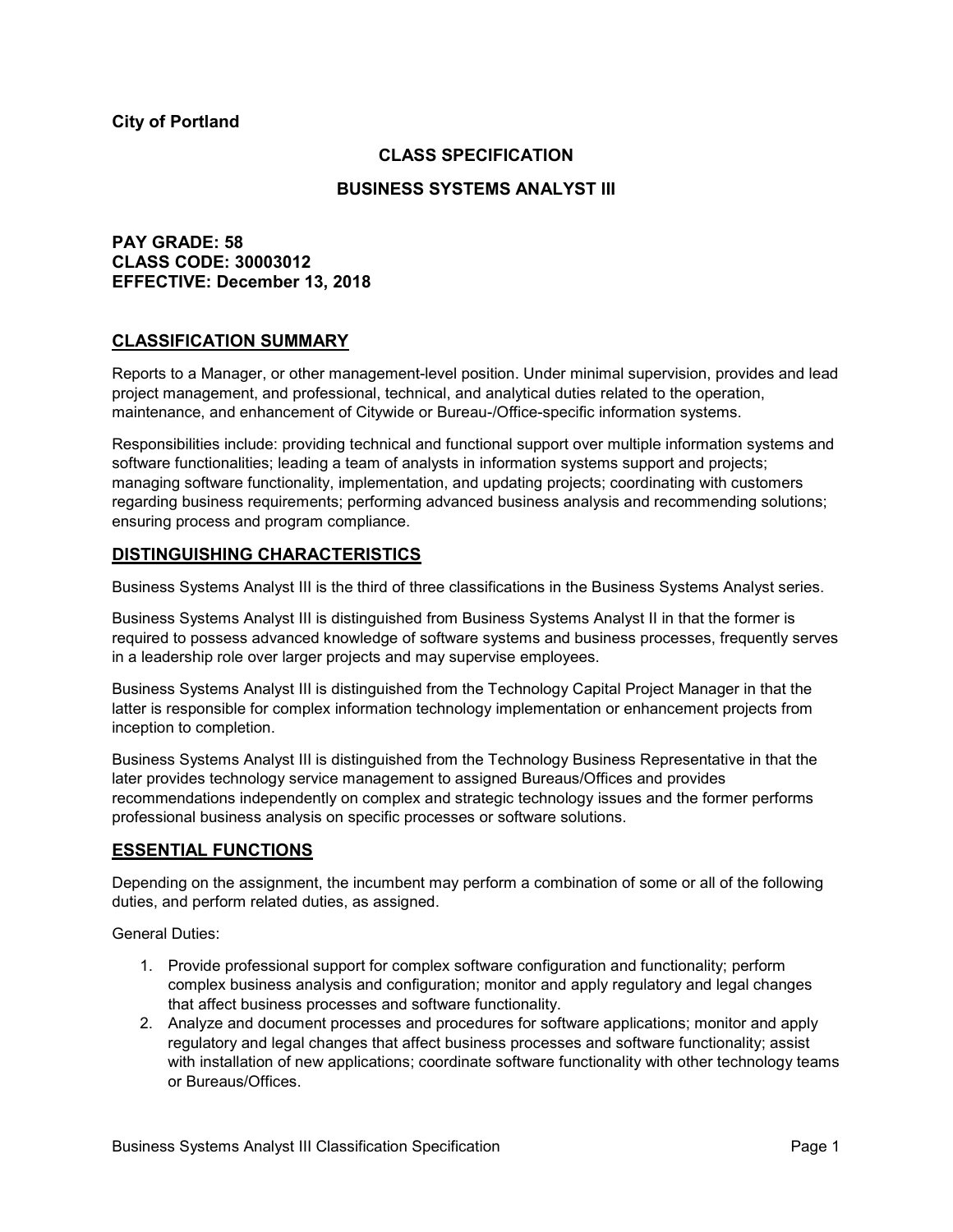- 3. Consult with management-level staff, end users, other staff, and outside agencies regarding business needs, software solutions, and best practices; write and coordinate business cases, gather requirements, and complete gap analyses; research technical and functional solutions; evaluate processes in relationship to business needs.
- 4. Design or lead a project team in developing new or enhanced systems and processes; evaluate design and technology alternatives; evaluate vendor product packages and determine their fit with Bureau/Office requirements; recommend hardware, network, and software requirements, and write specification documents.
- 5. Provide technical and functional monitoring of multiple software applications.
- 6. Assist in managing projects designed to implement new software or information system functionality; research and recommend software solutions; coordinate processes and configurations; implement project plans.
- 7. Audit and assess validity of data in information systems; recommend information system and business process changes to improve data integrity.
- 8. Ensure process and program compliance with federal, state, local, and industry laws, regulations, rules, and policies.
- 9. Develop and monitor software and information technology performance indicators; monitor efficiency and effectiveness of applications.
- 10. Research, evaluate, implement, and administer third-party software tools to enhance software functionality and streamline business processes; collaborate with system vendors to recommend changes and system updates.
- 11. Create and promote an equitable workplace that demonstrates an environment respectful of living and working in a multicultural society.

## **SUPERVISION RECEIVED AND EXERCISED**

The work of this classification is performed under minimal supervision and oversight by an Enterprise Business Solutions Manager, Manager, or other management-level position.

May supervise or lead employees.

### **KNOWLEDGE/SKILLS/ABILITIES REQUIRED**

- 1. Advanced knowledge of methods and techniques used in the installation, troubleshooting, upgrading, and problem resolution of software and other information systems.
- 2. Knowledge of business functions and relevant statutes, policies, regulations, and ordinances, and the ability to analyze, interpret, explain, and apply them.
- 3. Knowledge of principles and practices of business communication and program administration.
- 4. Advanced knowledge of principles, practices, and techniques of systems analysis, information technology and communications systems management, including application design, hardware and software applications, and equipment.
- 5. Knowledge of and ability to apply principles, tools, and techniques for information technology project planning and management.
- 6. Ability to design, test, implement, manage, and support complex technology solutions.
- 7. Ability to communicate effectively, both verbally and in writing; present information, proposals, and recommendations clearly and persuasively.
- 8. Ability to exercise independent judgment, problem-solve, and take initiative within established procedures and guidelines.
- 9. Ability to apply analytic and problem-solving skills to independently develop sound decisions, conclusions, and recommendations.
- 10. Ability to establish and maintain effective working relationships with those contacted in the course of work; demonstrate tact, diplomacy, patience, and gain cooperation through discussion and collaboration.